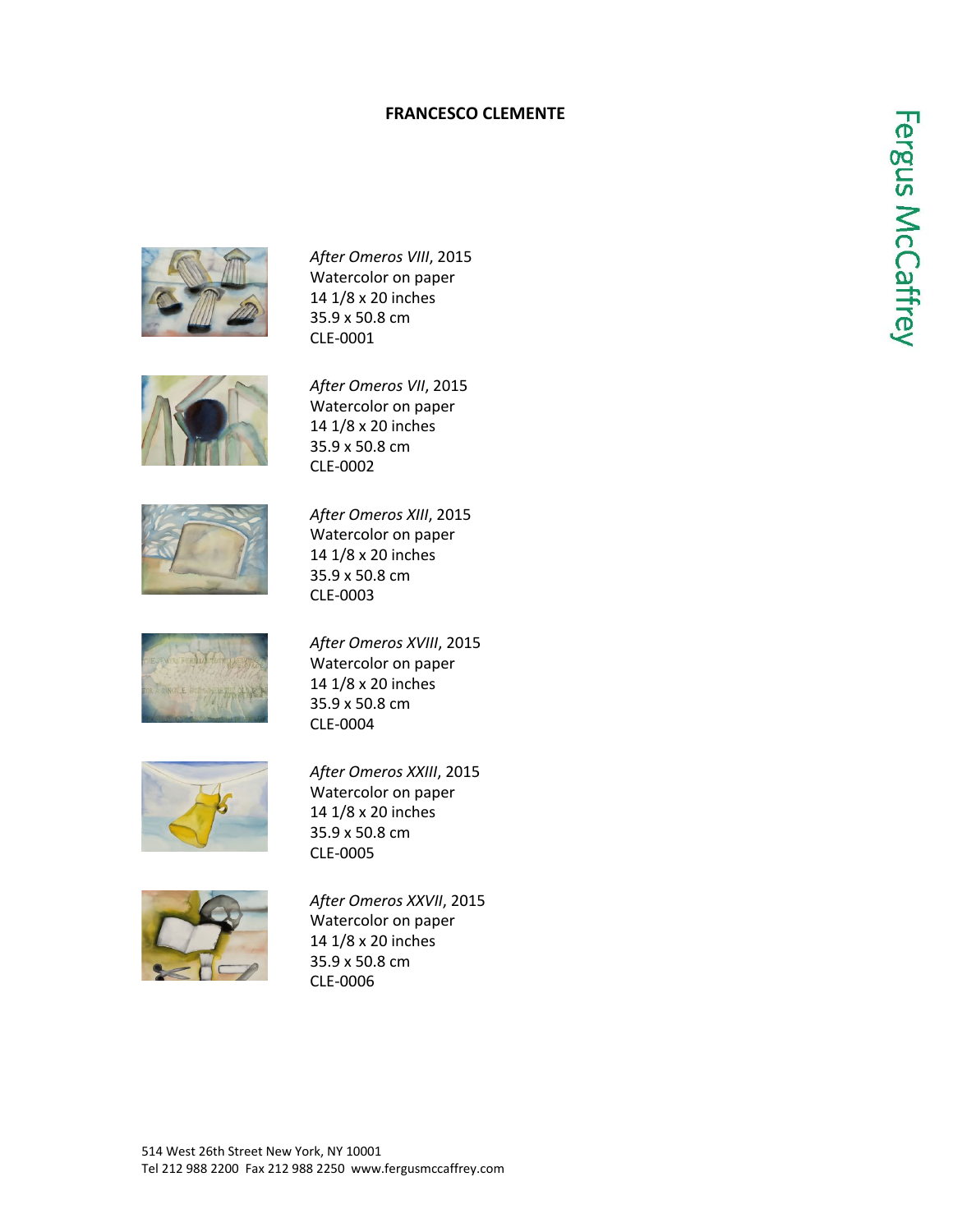

*After Omeros XXVIII*, 2015 Watercolor on paper 14 1/8 x 20 inches 35.9 x 50.8 cm CLE-0007



*After Omeros XLI*, 2015 Watercolor on paper 14 1/8 x 20 inches 35.9 x 50.8 cm CLE-0008



*After Omeros XXXVI*, 2015 Watercolor on paper 14 1/8 x 20 inches 35.9 x 50.8 cm CLE-0009



*After Omeros XXXV*, 2015 Watercolor on paper 14 1/8 x 20 inches 35.9 x 50.8 cm CLE-0010



*After Omeros III*, 2015 Watercolor on paper 14 1/8 x 20 inches 35.9 x 50.8 cm CLE-0011



*After Omeros XL*, 2015 Watercolor on paper 12 1/8 x 16 1/8 inches 30.8 x 41 cm CLE-0012



*After Omeros II*, 2015 Watercolor on paper 12 1/8 x 16 1/8 inches 30.8 x 41 cm CLE-0013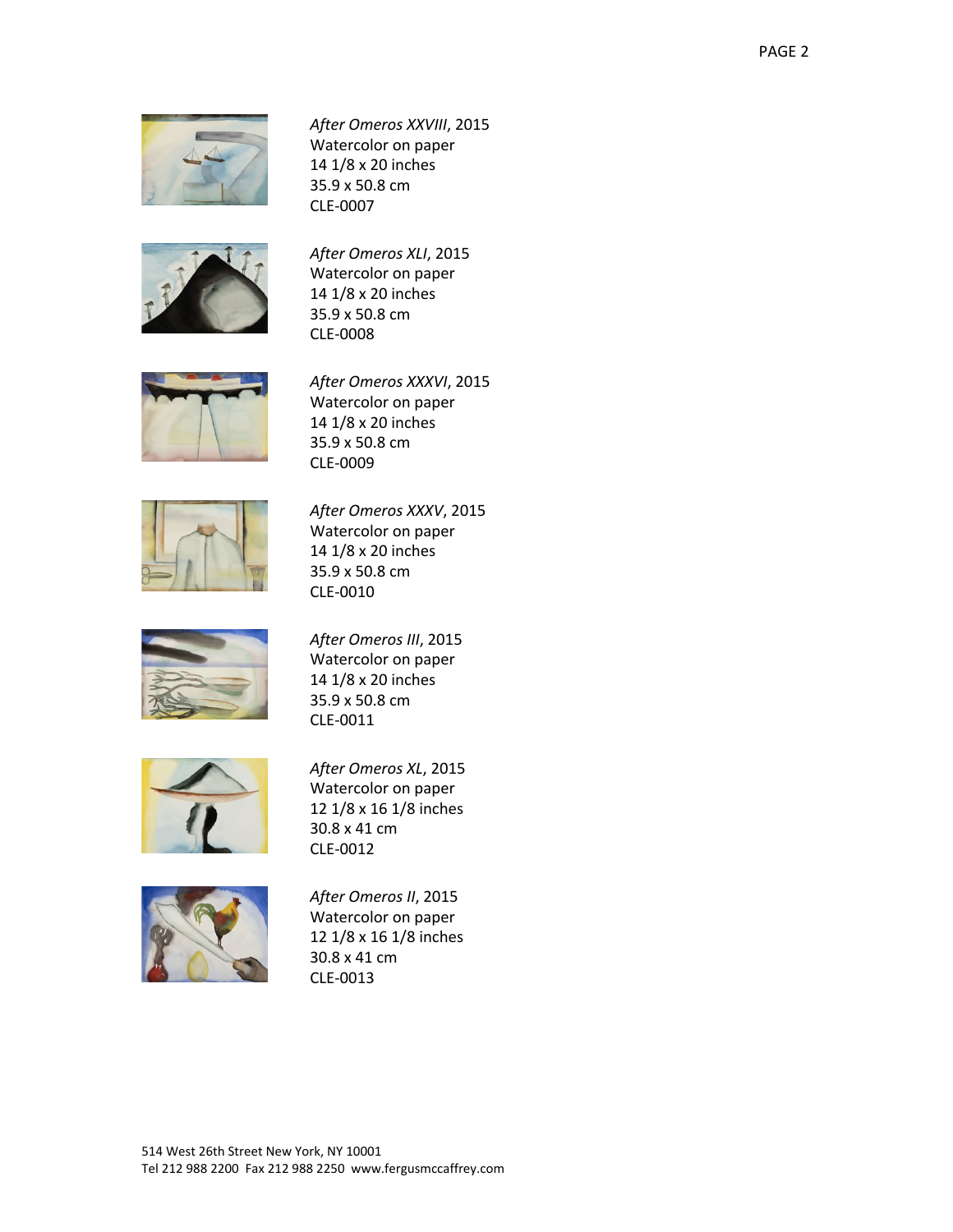

*AAfter Omeros XXXIII*, 2015 Watercolor on paper 12 1/8 x 16 1/8 inches 30.8 x 41 cm CLE-0014



*After Omeros XXXIV*, 2015 Watercolor on paper 12 1/8 x 16 1/8 inches 30.8 x 41 cm CLE-0015



*After Omeros XXVI*, 2015 Watercolor on paper 12 1/8 x 16 1/8 inches 30.8 x 41 cm CLE-0016



*After Omeros XXII*, 2015 Watercolor on paper 12 1/8 x 16 1/8 inches 30.8 x 41 cm CLE-0017



*After Omeros XII*, 2015 Watercolor on paper 12 1/8 x 16 1/8 inches 30.8 x 41 cm CLE-0018



*After Omeros XVII*, 2015 Watercolor on paper 12 1/8 x 16 1/8 inches 30.8 x 41 cm CLE-0019



*After Omeros VI*, 2015 Watercolor on paper 12 1/8 x 16 1/8 inches 30.8 x 41 cm CLE-0020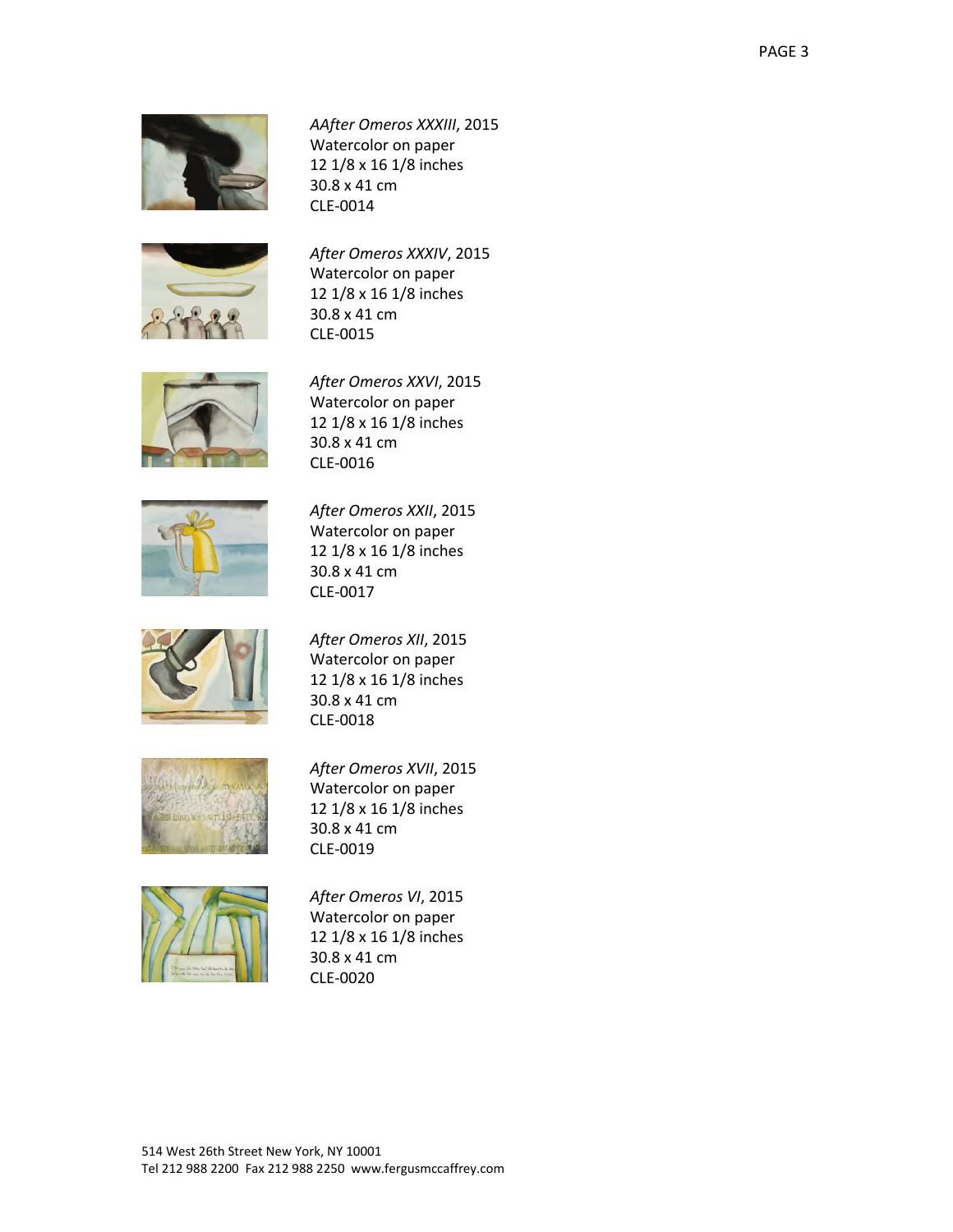

*After Omeros XI*, 2015 Watercolor on paper 10 1/4 x 14 1/8 inches 26 x 35.9 cm CLE-0021



*After Omeros XVI*, 2015 Watercolor on paper 10 1/4 x 14 1/8 inches 26 x 35.9 cm CLE-0022



*After Omeros XXV*, 2015 Watercolor on paper 10 1/4 x 14 1/8 inches 26 x 35.9 cm CLE-0023



*After Omeros XXI*, 2015 Watercolor on paper 10 1/4 x 14 1/8 inches 26 x 35.9 cm CLE-0024



*After Omeros XXXII*, 2015 Watercolor on paper 10 1/4 x 14 1/8 inches 26 x 35.9 cm CLE-0025



*After Omeros I*, 2015 Watercolor on paper 10 1/4 x 14 1/8 inches 26 x 35.9 cm CLE-0026



*After Omeros XXXI*, 2015 Watercolor on paper 10 1/4 x 14 1/8 inches 26 x 35.9 cm CLE-0027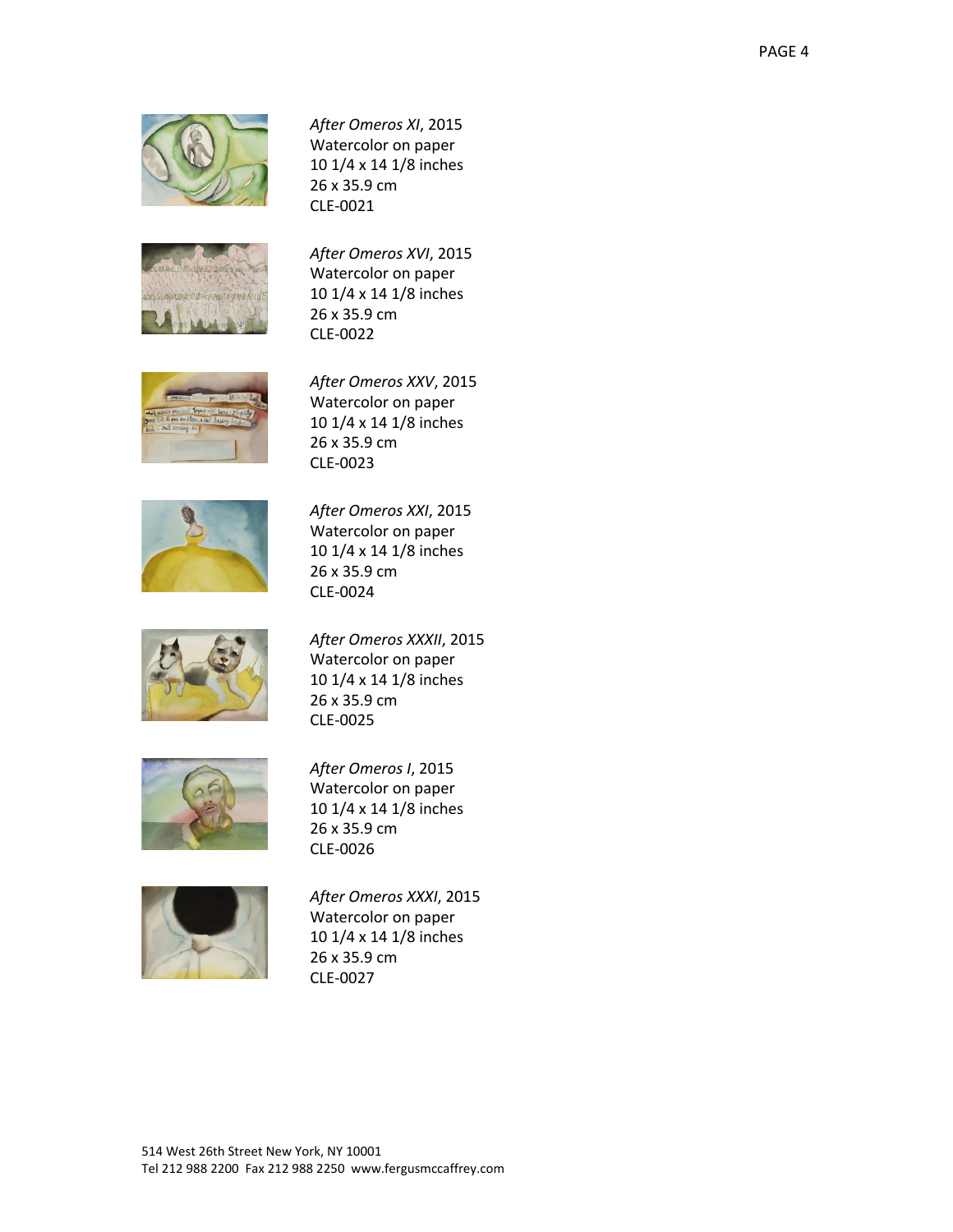

*After Omeros XXXXIX*, 2015 Watercolor on paper 10 1/4 x 14 1/8 inches 26 x 35.9 cm CLE-0028



*After Omeros X*, 2015 Watercolor on paper 9 x 12 1/8 inches 22.9 x 30.8 cm CLE-0029



*After Omeros XXXVIII*, 2015 Watercolor on paper 9 x 12 1/8 inches 22.9 x 30.8 cm CLE-0030



*After Omeros XXIV*, 2015 Watercolor on paper 9 x 12 1/8 inches 22.9 x 30.8 cm CLE-0031



*After Omeros XXX*, 2015 Watercolor on paper 9 x 12 1/8 inches 22.9 x 30.8 cm CLE-0032



*After Omeros XV*, 2015 Watercolor on paper 9 x 12 1/8 inches 22.9 x 30.8 cm CLE-0033



*After Omeros XX*, 2015 Watercolor on paper 9 x 12 1/8 inches 22.9 x 30.8 cm CLE-0034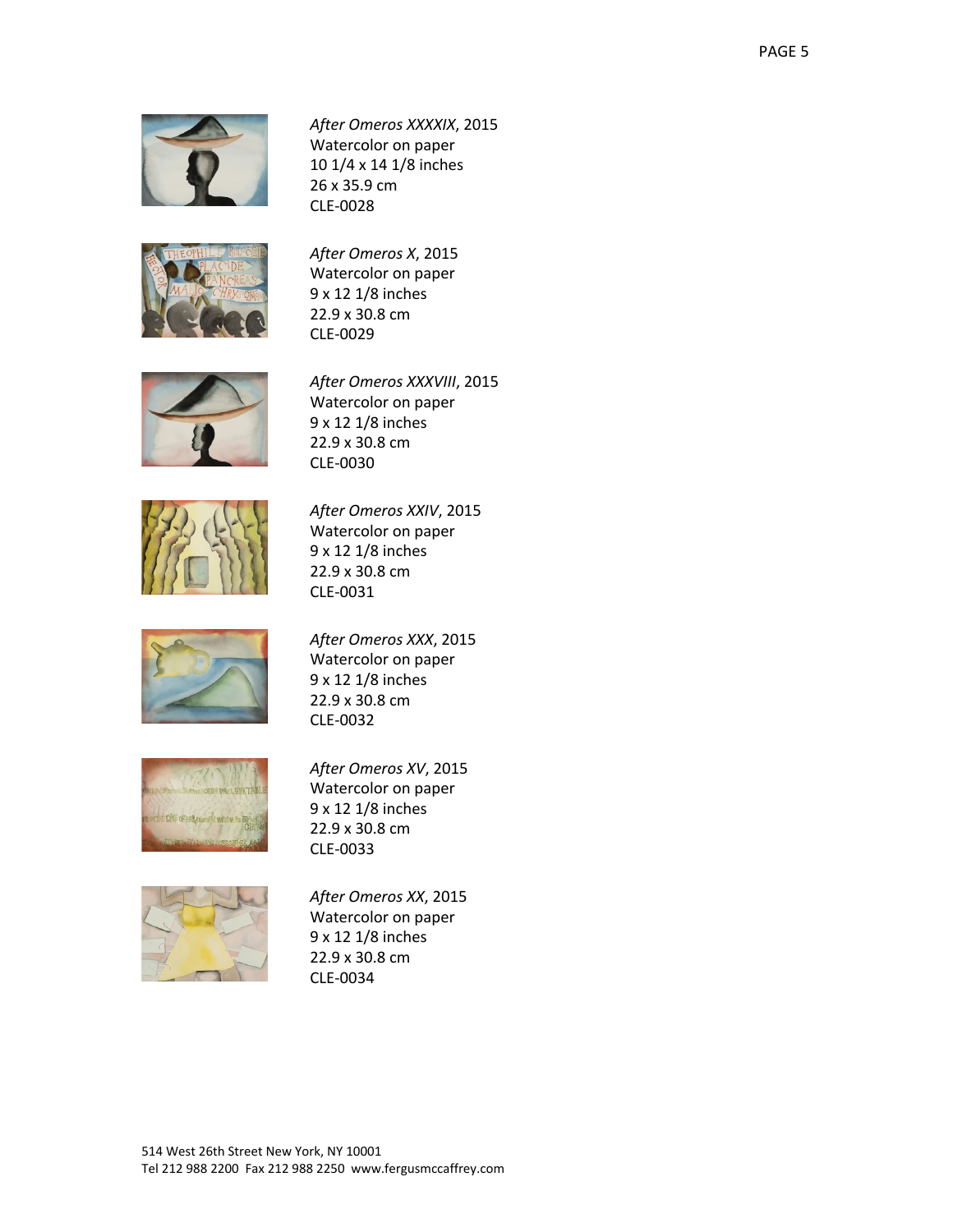

*After Omeros V*, 2015 Watercolor on paper 9 x 12 1/8 inches 22.9 x 30.8 cm CLE-0035



*After Omeros IV*, 2015 Watercolor on paper 7 x 10 1/4 inches 17.8 x 26 cm CLE-0036



*After Omeros XIV*, 2015 Watercolor on paper 7 x 10 1/4 inches 17.8 x 26 cm CLE-0037



*After Omeros XIX*, 2015 Watercolor on paper 7 x 10 1/4 inches 17.8 x 26 cm CLE-0038



*After Omeros XXIX*, 2015 Watercolor on paper 7 x 10 1/4 inches 17.8 x 26 cm CLE-0039



*After Omeros XXXVII*, 2015 Watercolor on paper 7 x 10 1/4 inches 17.8 x 26 cm CLE-0040



*After Omeros IX*, 2015 Watercolor on paper 7 x 10 1/4 inches 17.8 x 26 cm CLE-0041